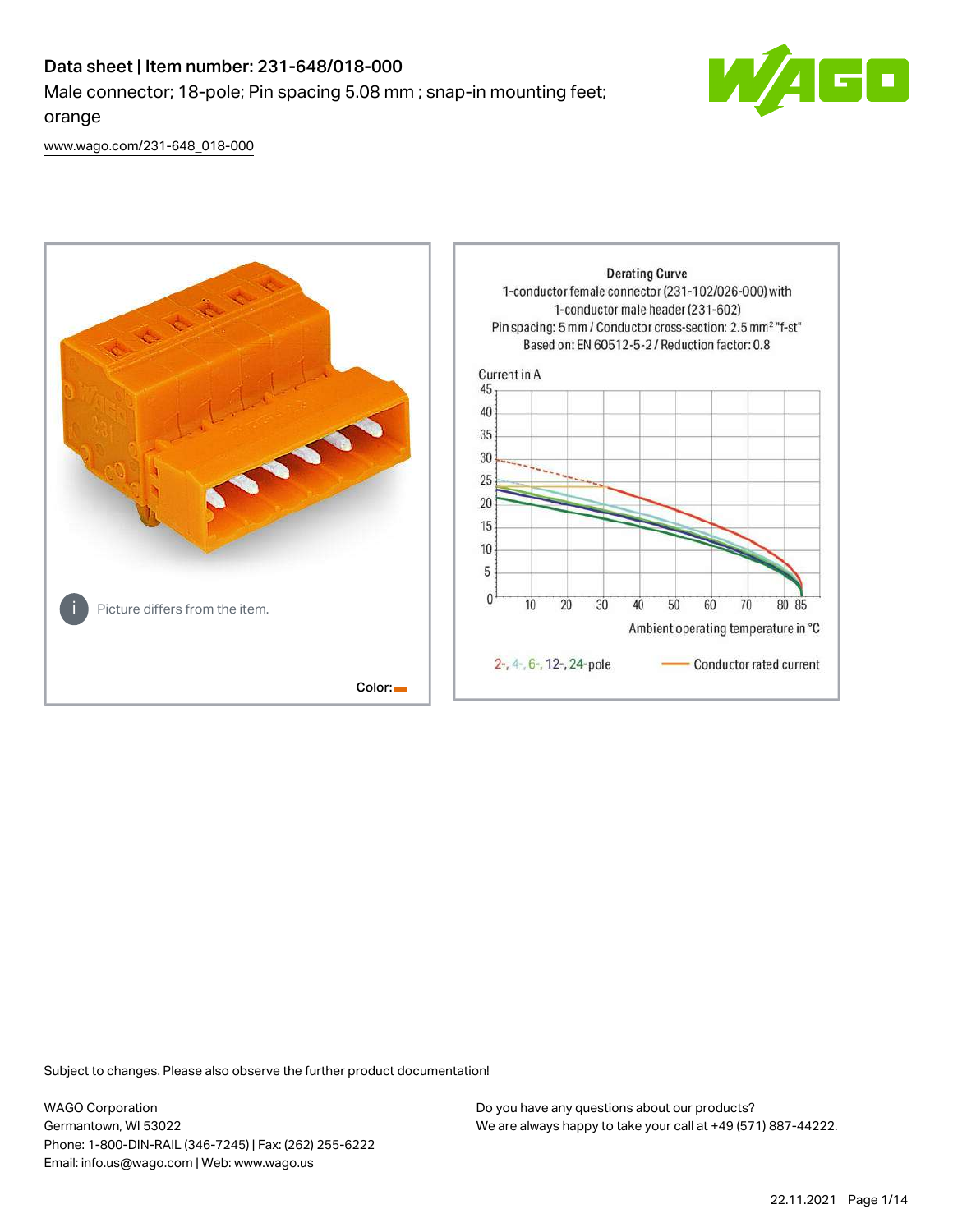



```
L = (pole no. -1) x pin spacing +8.2 mm
```
 $L_1 = L - 1.7$  mm

 $L_2 = L - 1.2$  mm

#### Item description

- $\blacksquare$ Universal connection for all conductor types
- Easy cable pre-assembly and on-unit wiring via vertical and horizontal CAGE CLAMP<sup>®</sup> actuation  $\blacksquare$
- $\blacksquare$ For wire-to-wire and board-to-wire connections
- $\blacksquare$ Versions available with snap-in mounting feet or flanges for panel or through-panel mounting

Subject to changes. Please also observe the further product documentation!

WAGO Corporation Germantown, WI 53022 Phone: 1-800-DIN-RAIL (346-7245) | Fax: (262) 255-6222 Email: info.us@wago.com | Web: www.wago.us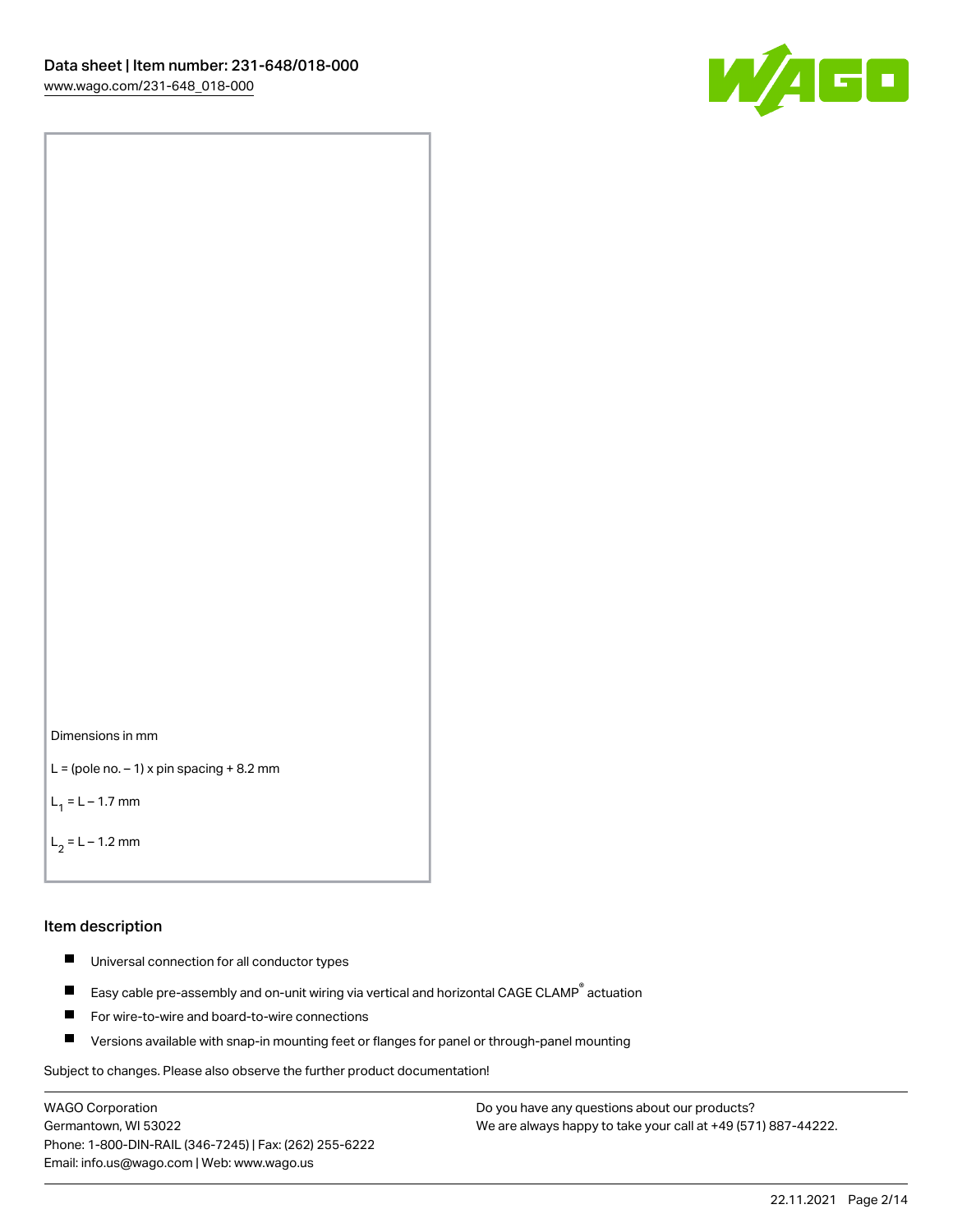

 $\blacksquare$ With coding fingers

#### Data Notes

| Safety information 1 | The <i>MCS – MULTI CONNECTION SYSTEM</i> includes connectors<br>without breaking capacity in accordance with DIN EN 61984. When<br>used as intended, these connectors must not be connected<br>/disconnected when live or under load. The circuit design should<br>ensure header pins, which can be touched, are not live when<br>unmated. |
|----------------------|--------------------------------------------------------------------------------------------------------------------------------------------------------------------------------------------------------------------------------------------------------------------------------------------------------------------------------------------|
| Variants:            | Other pole numbers<br>Gold-plated or partially gold-plated contact surfaces<br>Other versions (or variants) can be requested from WAGO Sales or<br>configured at https://configurator.wago.com/                                                                                                                                            |

# Electrical data

# IEC Approvals

| Ratings per                 | IEC/EN 60664-1                                                       |
|-----------------------------|----------------------------------------------------------------------|
| Rated voltage (III / 3)     | 320 V                                                                |
| Rated surge voltage (III/3) | 4 <sub>kV</sub>                                                      |
| Rated voltage (III/2)       | 320 V                                                                |
| Rated surge voltage (III/2) | 4 <sub>k</sub> V                                                     |
| Nominal voltage (II/2)      | 630 V                                                                |
| Rated surge voltage (II/2)  | 4 <sub>k</sub> V                                                     |
| Rated current               | 12A                                                                  |
| Legend (ratings)            | (III / 2) $\triangleq$ Overvoltage category III / Pollution degree 2 |

# UL Approvals

| Approvals per                  | UL 1059 |
|--------------------------------|---------|
| Rated voltage UL (Use Group B) | 300 V   |
| Rated current UL (Use Group B) | 15 A    |
| Rated voltage UL (Use Group D) | 300 V   |
| Rated current UL (Use Group D) | 10 A    |

# Ratings per UL

| Rated voltage UL 1977 | 600 V |
|-----------------------|-------|
| Rated current UL 1977 |       |

| <b>WAGO Corporation</b>                                | Do you have any questions about our products?                 |
|--------------------------------------------------------|---------------------------------------------------------------|
| Germantown. WI 53022                                   | We are always happy to take your call at +49 (571) 887-44222. |
| Phone: 1-800-DIN-RAIL (346-7245)   Fax: (262) 255-6222 |                                                               |
| Email: info.us@wago.com   Web: www.wago.us             |                                                               |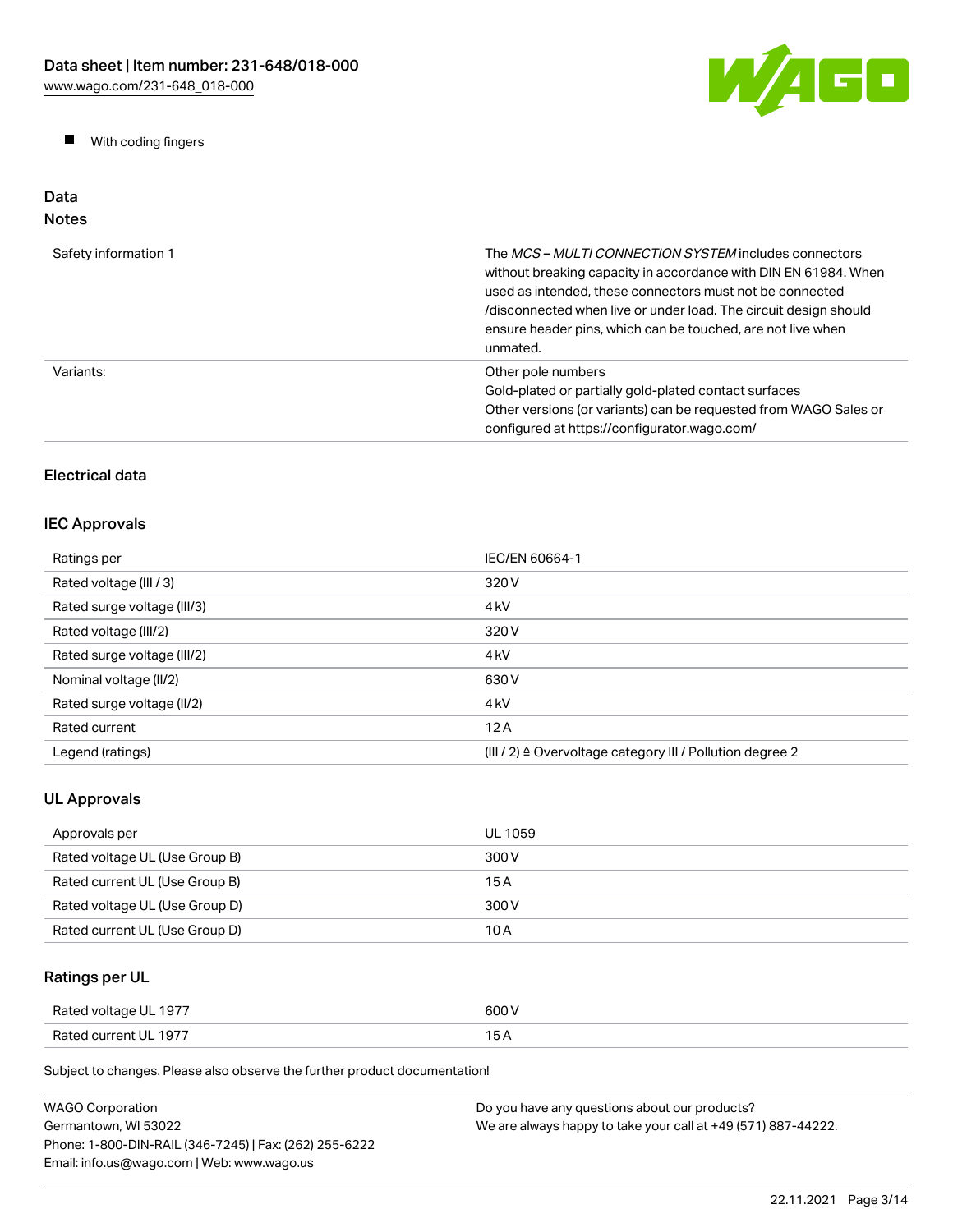

## CSA Approvals

| Approvals per                   | CSA   |
|---------------------------------|-------|
| Rated voltage CSA (Use Group B) | 300 V |
| Rated current CSA (Use Group B) | 15 A  |
| Rated voltage CSA (Use Group D) | 300 V |
| Rated current CSA (Use Group D) | 10 A  |

## Connection data

| Total number of connection points | 18 |
|-----------------------------------|----|
| Total number of potentials        | 18 |
| Number of connection types        |    |
| Number of levels                  |    |

#### Connection 1

| Connection technology                             | CAGE CLAMP®                            |
|---------------------------------------------------|----------------------------------------|
| Actuation type                                    | Operating tool                         |
| Solid conductor                                   | $0.082.5$ mm <sup>2</sup> / 28  12 AWG |
| Fine-stranded conductor                           | $0.082.5$ mm <sup>2</sup> / 28  12 AWG |
| Fine-stranded conductor; with insulated ferrule   | $0.251.5$ mm <sup>2</sup>              |
| Fine-stranded conductor; with uninsulated ferrule | $0.252.5$ mm <sup>2</sup>              |
| Strip length                                      | $89$ mm / 0.31  0.35 inch              |
| Number of poles                                   | 18                                     |
| Conductor entry direction to mating direction     | 0°                                     |

# Physical data

| Pin spacing             | 5.08 mm / 0.2 inch    |
|-------------------------|-----------------------|
| Width                   | 94.64 mm / 3.726 inch |
| Height                  | 18.8 mm / 0.74 inch   |
| Height from the surface | 14.3 mm / 0.563 inch  |
| Depth                   | 27.5 mm / 1.083 inch  |

## Mechanical data

| Housing sheet thickness | $0.6$ 1.2 mm / 0.024 $$ 0.047 inch |
|-------------------------|------------------------------------|
| Mounting type           | Snap-in foot                       |
| Mounting type           | Panel mounting                     |

| <b>WAGO Corporation</b>                                | Do you have any questions about our products?                 |
|--------------------------------------------------------|---------------------------------------------------------------|
| Germantown, WI 53022                                   | We are always happy to take your call at +49 (571) 887-44222. |
| Phone: 1-800-DIN-RAIL (346-7245)   Fax: (262) 255-6222 |                                                               |
| Email: info.us@wago.com   Web: www.wago.us             |                                                               |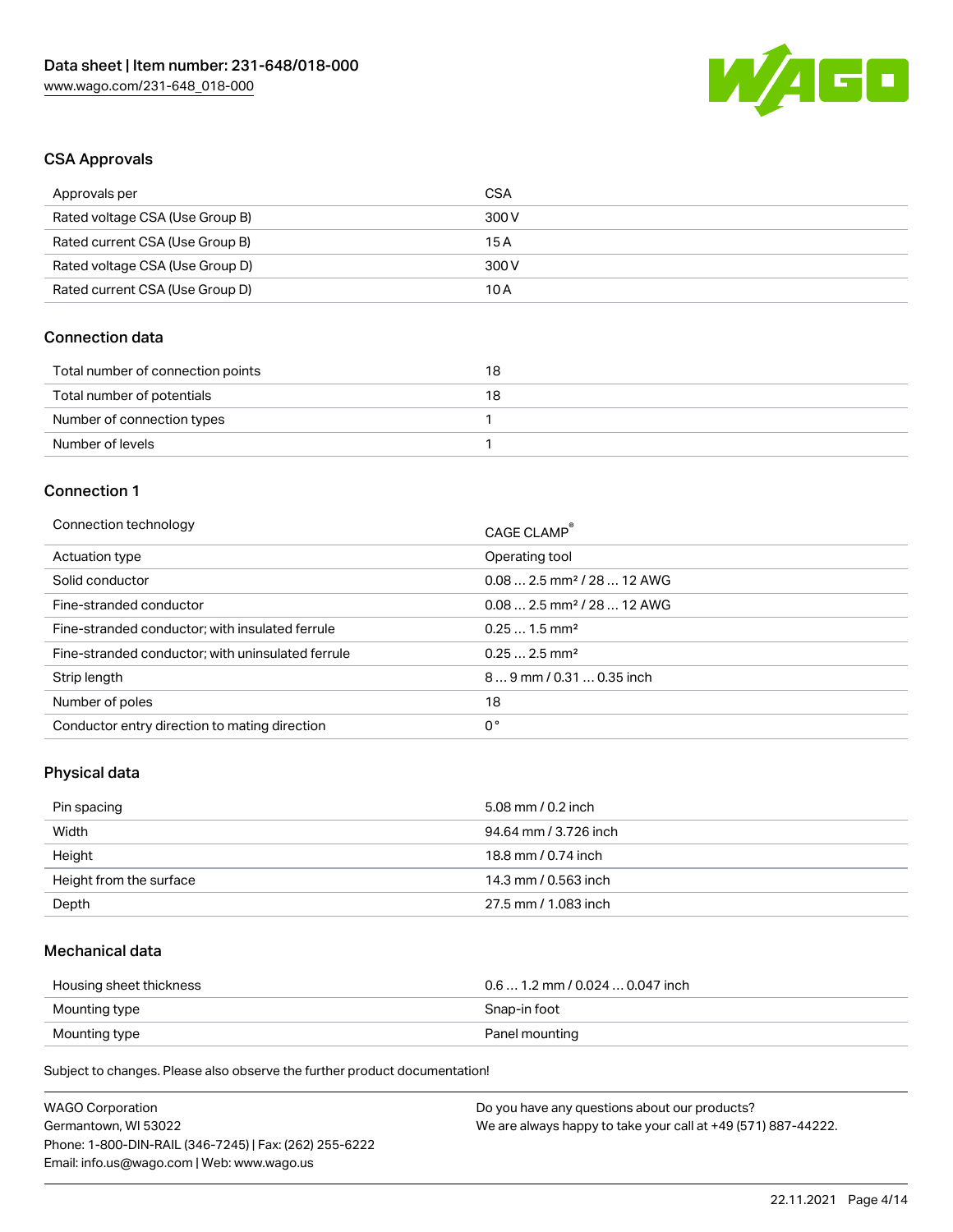

## Plug-in connection

| Contact type (pluggable connector) | Male connector/plug |
|------------------------------------|---------------------|
| Connector (connection type)        | for conductor       |
| Mismating protection               | No                  |
| Locking of plug-in connection      | Without             |

## Material data

| Color                       | orange                                  |
|-----------------------------|-----------------------------------------|
| Material group              |                                         |
| Insulation material         | Polyamide (PA66)                        |
| Flammability class per UL94 | V0                                      |
| Clamping spring material    | Chrome nickel spring steel (CrNi)       |
| Contact material            | Electrolytic copper ( $E_{\text{Cu}}$ ) |
| Contact plating             | tin-plated                              |
| Fire load                   | $0.45$ MJ                               |
| Weight                      | 26.4g                                   |

## Environmental requirements

| Limit temperature range | -60  +100 °C |  |
|-------------------------|--------------|--|
|-------------------------|--------------|--|

# Commercial data

| Product Group         | 3 (Multi Conn. System) |
|-----------------------|------------------------|
| PU (SPU)              | 10 Stück               |
| Packaging type        | box                    |
| Country of origin     | DE                     |
| <b>GTIN</b>           | 4044918261111          |
| Customs tariff number | 8536694040             |

## Approvals / Certificates

## Country specific Approvals

| Logo | Approval                               | <b>Additional Approval Text</b> | Certificate<br>name |
|------|----------------------------------------|---------------------------------|---------------------|
|      | CВ<br>DEKRA Certification B.V.         | IEC 61984                       | NL-39756            |
|      | <b>CSA</b><br>DEKRA Certification B.V. | C <sub>22.2</sub>               | 1466354             |

| <b>WAGO Corporation</b>                                | Do you have any questions about our products?                 |
|--------------------------------------------------------|---------------------------------------------------------------|
| Germantown, WI 53022                                   | We are always happy to take your call at +49 (571) 887-44222. |
| Phone: 1-800-DIN-RAIL (346-7245)   Fax: (262) 255-6222 |                                                               |
| Email: info.us@wago.com   Web: www.wago.us             |                                                               |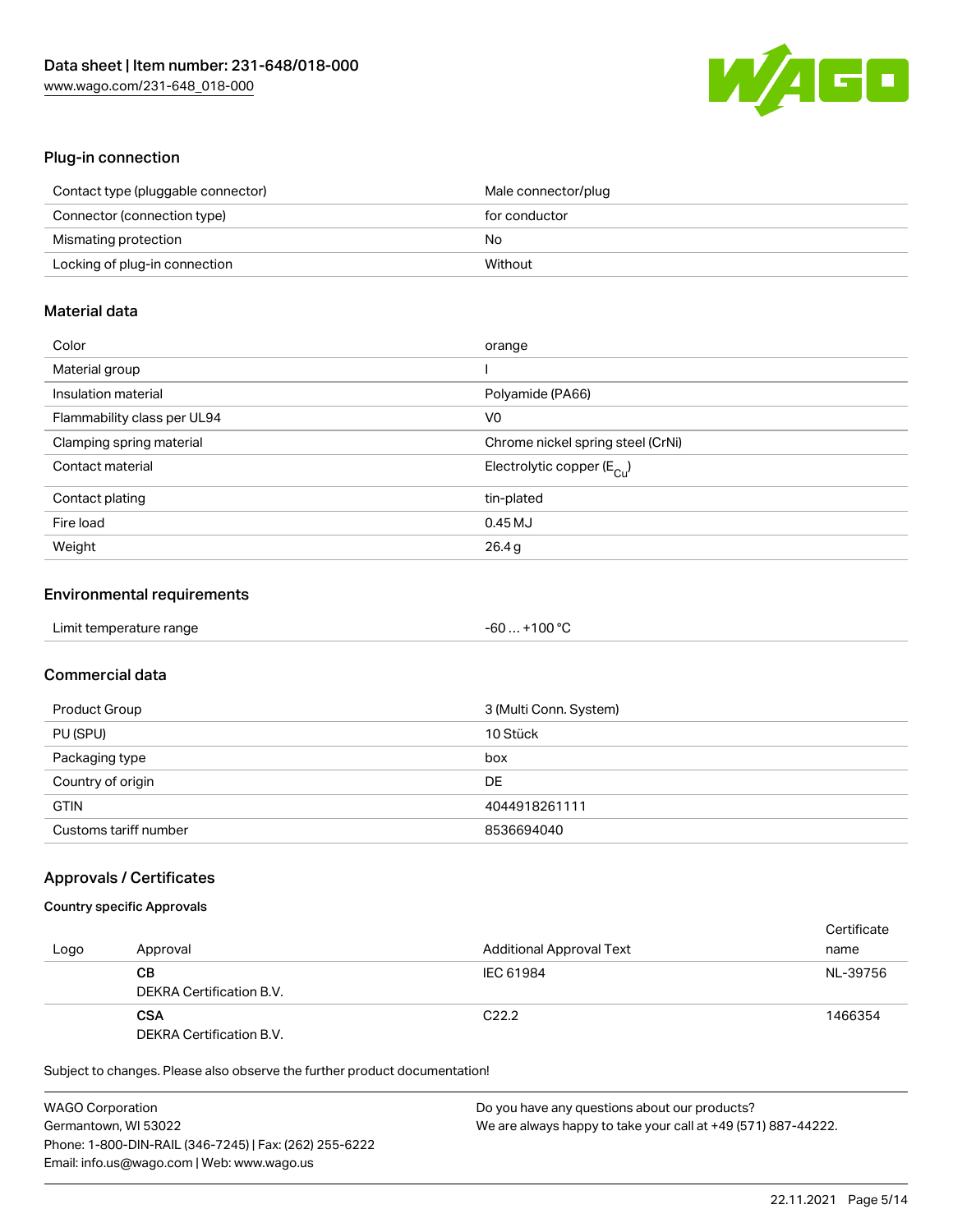



KEMA/KEUR DEKRA Certification B.V.

EN 61984 2190761.01

#### Ship Approvals

KEMA

|               |                                                         |                                 | Certificate                        |
|---------------|---------------------------------------------------------|---------------------------------|------------------------------------|
| Logo          | Approval                                                | <b>Additional Approval Text</b> | name                               |
| ABS.          | <b>ABS</b><br>American Bureau of Shipping               | ۰                               | $19 -$<br>HG1869876-<br><b>PDA</b> |
| <b>BUREAU</b> | BV<br>Bureau Veritas S.A.                               | <b>IEC 60998</b>                | 11915/D0<br><b>BV</b>              |
|               | <b>DNV GL</b><br>Det Norske Veritas, Germanischer Lloyd | ۰                               | TAE000016Z                         |

#### UL-Approvals

|                            |                                             |                                 | Certificate |
|----------------------------|---------------------------------------------|---------------------------------|-------------|
| Logo                       | Approval                                    | <b>Additional Approval Text</b> | name        |
| 8                          | UL<br>UL International Germany GmbH         | <b>UL 1977</b>                  | E45171      |
| $\boldsymbol{\mathcal{F}}$ | <b>UR</b><br>Underwriters Laboratories Inc. | <b>UL 1059</b>                  | E45172      |

## **Counterpart**

|  | ltem no.231-318/026-000<br>1-conductor female connector; CAGE CLAMP®; 2.5 mm <sup>2</sup> ; Pin spacing 5.08 mm; 18-pole; 2,50 mm <sup>2</sup> ;<br>orange | www.wago.com/231-318/026-<br>000 |
|--|------------------------------------------------------------------------------------------------------------------------------------------------------------|----------------------------------|
|--|------------------------------------------------------------------------------------------------------------------------------------------------------------|----------------------------------|

| WAGO Corporation                                       | Do you have any questions about our products?                 |
|--------------------------------------------------------|---------------------------------------------------------------|
| Germantown, WI 53022                                   | We are always happy to take your call at +49 (571) 887-44222. |
| Phone: 1-800-DIN-RAIL (346-7245)   Fax: (262) 255-6222 |                                                               |
| Email: info.us@wago.com   Web: www.wago.us             |                                                               |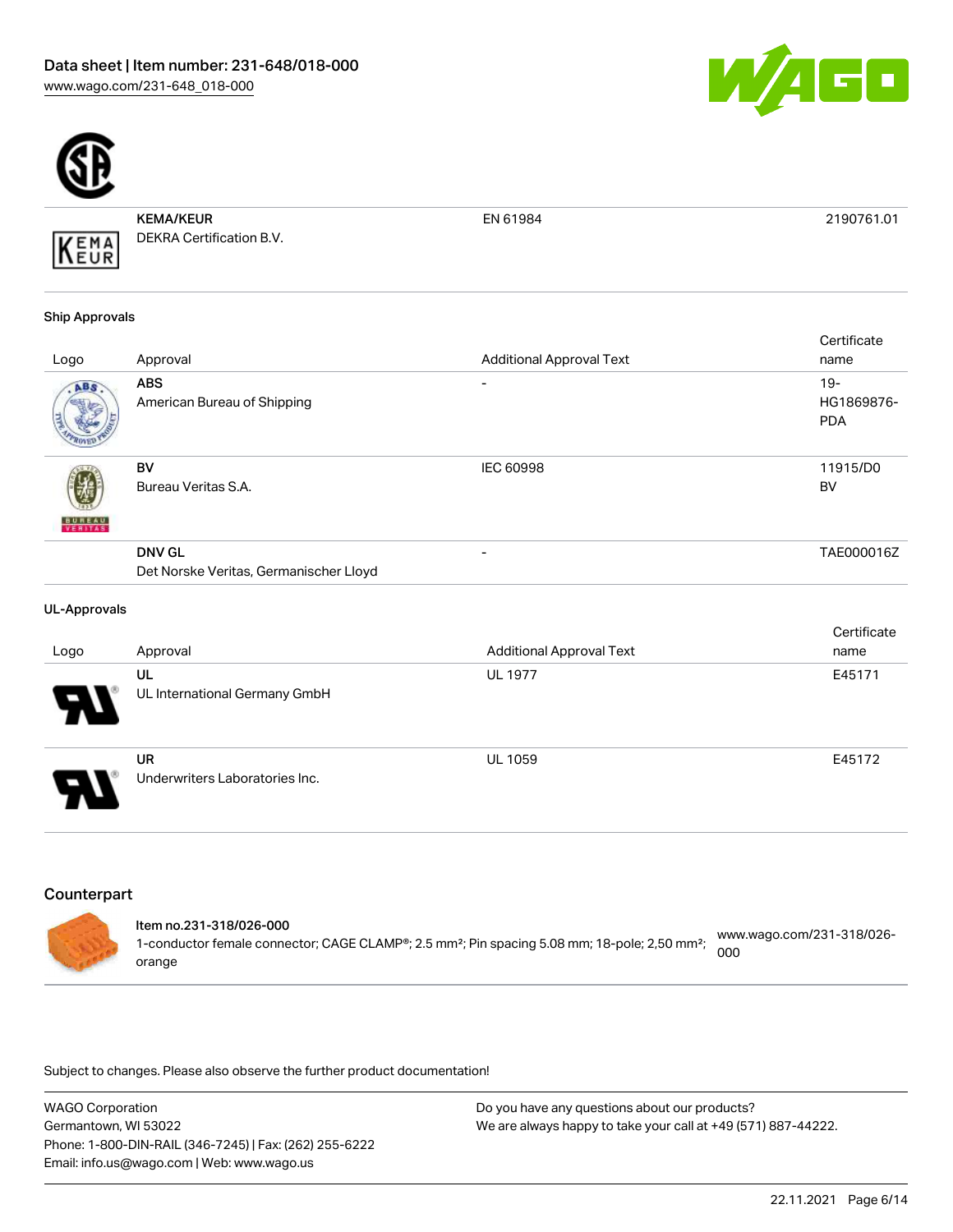Phone: 1-800-DIN-RAIL (346-7245) | Fax: (262) 255-6222

Email: info.us@wago.com | Web: www.wago.us



# Optional accessories

#### Ferrules

| Ferrule                                                                                                                                                           |                                                                                                                                                                                    |  |                      |
|-------------------------------------------------------------------------------------------------------------------------------------------------------------------|------------------------------------------------------------------------------------------------------------------------------------------------------------------------------------|--|----------------------|
|                                                                                                                                                                   | Item no.: 216-101<br>Ferrule; Sleeve for 0.5 mm <sup>2</sup> / AWG 22; uninsulated; electro-tin plated; silver-colored                                                             |  | www.wago.com/216-101 |
| ī.                                                                                                                                                                | Item no.: 216-104<br>Ferrule; Sleeve for 1.5 mm <sup>2</sup> / AWG 16; uninsulated; electro-tin plated; silver-colored                                                             |  | www.wago.com/216-104 |
|                                                                                                                                                                   | Item no.: 216-106<br>Ferrule; Sleeve for 2.5 mm <sup>2</sup> / AWG 14; uninsulated; electro-tin plated; silver-colored                                                             |  | www.wago.com/216-106 |
|                                                                                                                                                                   | Item no.: 216-102<br>Ferrule; Sleeve for 0.75 mm <sup>2</sup> / AWG 20; uninsulated; electro-tin plated; silver-colored                                                            |  | www.wago.com/216-102 |
|                                                                                                                                                                   | Item no.: 216-103<br>Ferrule; Sleeve for 1 mm <sup>2</sup> / AWG 18; uninsulated; electro-tin plated                                                                               |  | www.wago.com/216-103 |
|                                                                                                                                                                   | Item no.: 216-123<br>Ferrule; Sleeve for 1 mm <sup>2</sup> / AWG 18; uninsulated; electro-tin plated; silver-colored                                                               |  | www.wago.com/216-123 |
| $\mathbf{1}$                                                                                                                                                      | Item no.: 216-122<br>Ferrule; Sleeve for 0.75 mm <sup>2</sup> / AWG 20; uninsulated; electro-tin plated; silver-colored                                                            |  | www.wago.com/216-122 |
|                                                                                                                                                                   | Item no.: 216-124<br>Ferrule; Sleeve for 1.5 mm <sup>2</sup> / AWG 16; uninsulated; electro-tin plated                                                                             |  | www.wago.com/216-124 |
|                                                                                                                                                                   | Item no.: 216-142<br>Ferrule; Sleeve for 0.75 mm <sup>2</sup> / 18 AWG; uninsulated; electro-tin plated; electrolytic copper; gastight<br>crimped; acc. to DIN 46228, Part 1/08.92 |  | www.wago.com/216-142 |
|                                                                                                                                                                   | Item no.: 216-132<br>Ferrule; Sleeve for 0.34 mm <sup>2</sup> / AWG 24; uninsulated; electro-tin plated                                                                            |  | www.wago.com/216-132 |
|                                                                                                                                                                   | Item no.: 216-121<br>Ferrule; Sleeve for 0.5 mm <sup>2</sup> / AWG 22; uninsulated; electro-tin plated; silver-colored                                                             |  | www.wago.com/216-121 |
|                                                                                                                                                                   | Item no.: 216-143<br>Ferrule; Sleeve for 1 mm <sup>2</sup> / AWG 18; uninsulated; electro-tin plated; electrolytic copper; gastight<br>crimped; acc. to DIN 46228, Part 1/08.92    |  | www.wago.com/216-143 |
|                                                                                                                                                                   | Item no.: 216-131<br>Ferrule; Sleeve for 0.25 mm <sup>2</sup> / AWG 24; uninsulated; electro-tin plated; silver-colored                                                            |  | www.wago.com/216-131 |
|                                                                                                                                                                   | Item no.: 216-141<br>Ferrule; Sleeve for 0.5 mm <sup>2</sup> / 20 AWG; uninsulated; electro-tin plated; electrolytic copper; gastight<br>crimped; acc. to DIN 46228, Part 1/08.92  |  | www.wago.com/216-141 |
|                                                                                                                                                                   | Item no.: 216-152<br>Ferrule; Sleeve for 0.34 mm <sup>2</sup> / AWG 24; uninsulated; electro-tin plated                                                                            |  | www.wago.com/216-152 |
|                                                                                                                                                                   | Item no.: 216-203<br>Ferrule; Sleeve for 1 mm <sup>2</sup> / AWG 18; insulated; electro-tin plated; red                                                                            |  | www.wago.com/216-203 |
|                                                                                                                                                                   | Subject to changes. Please also observe the further product documentation!                                                                                                         |  |                      |
| <b>WAGO Corporation</b><br>Do you have any questions about our products?<br>Germantown, WI 53022<br>We are always happy to take your call at +49 (571) 887-44222. |                                                                                                                                                                                    |  |                      |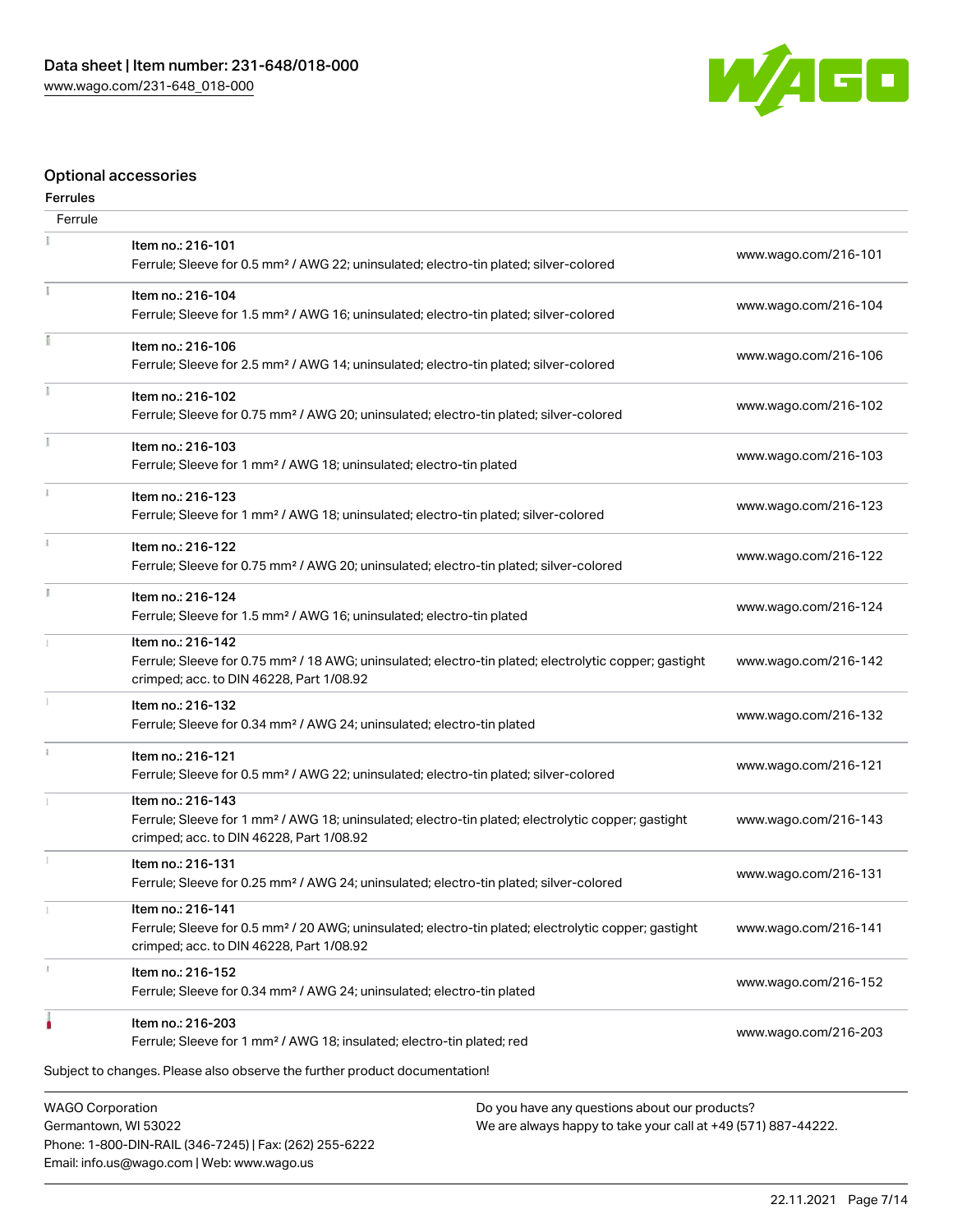# Data sheet | Item number: 231-648/018-000

[www.wago.com/231-648\\_018-000](http://www.wago.com/231-648_018-000)

Email: info.us@wago.com | Web: www.wago.us



|                                                 | Item no.: 216-202<br>Ferrule; Sleeve for 0.75 mm <sup>2</sup> / 18 AWG; insulated; electro-tin plated; gray                                                                                             |                                                                                                                | www.wago.com/216-202 |
|-------------------------------------------------|---------------------------------------------------------------------------------------------------------------------------------------------------------------------------------------------------------|----------------------------------------------------------------------------------------------------------------|----------------------|
|                                                 | Item no.: 216-151<br>Ferrule; Sleeve for 0.25 mm <sup>2</sup> / AWG 24; uninsulated; electro-tin plated                                                                                                 |                                                                                                                | www.wago.com/216-151 |
| 1                                               | Item no.: 216-204<br>Ferrule; Sleeve for 1.5 mm <sup>2</sup> / AWG 16; insulated; electro-tin plated; black                                                                                             |                                                                                                                | www.wago.com/216-204 |
|                                                 | Item no.: 216-144<br>Ferrule; Sleeve for 1.5 mm <sup>2</sup> / AWG 16; uninsulated; electro-tin plated; electrolytic copper; gastight<br>crimped; acc. to DIN 46228, Part 1/08.92; silver-colored       |                                                                                                                | www.wago.com/216-144 |
|                                                 | Item no.: 216-201<br>Ferrule; Sleeve for 0.5 mm <sup>2</sup> / 20 AWG; insulated; electro-tin plated; white                                                                                             |                                                                                                                | www.wago.com/216-201 |
|                                                 | Item no.: 216-223<br>Ferrule; Sleeve for 1 mm <sup>2</sup> / AWG 18; insulated; electro-tin plated; red                                                                                                 |                                                                                                                | www.wago.com/216-223 |
|                                                 | Item no.: 216-241<br>Ferrule; Sleeve for 0.5 mm <sup>2</sup> / 20 AWG; insulated; electro-tin plated; electrolytic copper; gastight<br>crimped; acc. to DIN 46228, Part 4/09.90; white                  |                                                                                                                | www.wago.com/216-241 |
|                                                 | Item no.: 216-242<br>Ferrule; Sleeve for 0.75 mm <sup>2</sup> / 18 AWG; insulated; electro-tin plated; electrolytic copper; gastight<br>crimped; acc. to DIN 46228, Part 4/09.90; gray                  |                                                                                                                | www.wago.com/216-242 |
|                                                 | Item no.: 216-222<br>Ferrule; Sleeve for 0.75 mm <sup>2</sup> / 18 AWG; insulated; electro-tin plated; gray                                                                                             |                                                                                                                | www.wago.com/216-222 |
|                                                 | Item no.: 216-221<br>Ferrule; Sleeve for 0.5 mm <sup>2</sup> / 20 AWG; insulated; electro-tin plated; white                                                                                             |                                                                                                                | www.wago.com/216-221 |
| ٨                                               | Item no.: 216-224<br>Ferrule; Sleeve for 1.5 mm <sup>2</sup> / AWG 16; insulated; electro-tin plated; black                                                                                             |                                                                                                                | www.wago.com/216-224 |
|                                                 | Item no.: 216-243<br>Ferrule; Sleeve for 1 mm <sup>2</sup> / AWG 18; insulated; electro-tin plated; electrolytic copper; gastight crimped; www.wago.com/216-243<br>acc. to DIN 46228, Part 4/09.90; red |                                                                                                                |                      |
|                                                 | Item no.: 216-244<br>Ferrule; Sleeve for 1.5 mm <sup>2</sup> / AWG 16; insulated; electro-tin plated; electrolytic copper; gastight<br>crimped; acc. to DIN 46228, Part 4/09.90; black                  |                                                                                                                | www.wago.com/216-244 |
| ٠                                               | Item no.: 216-263<br>Ferrule; Sleeve for 1 mm <sup>2</sup> / AWG 18; insulated; electro-tin plated; electrolytic copper; gastight crimped; www.wago.com/216-263<br>acc. to DIN 46228, Part 4/09.90; red |                                                                                                                |                      |
| Â                                               | Item no.: 216-264<br>Ferrule; Sleeve for 1.5 mm <sup>2</sup> / AWG 16; insulated; electro-tin plated; electrolytic copper; gastight<br>crimped; acc. to DIN 46228, Part 4/09.90; black                  |                                                                                                                | www.wago.com/216-264 |
| Â                                               | Item no.: 216-284<br>Ferrule; Sleeve for 1.5 mm <sup>2</sup> / AWG 16; insulated; electro-tin plated; electrolytic copper; gastight<br>crimped; acc. to DIN 46228, Part 4/09.90; black                  |                                                                                                                | www.wago.com/216-284 |
|                                                 | Item no.: 216-262<br>Ferrule; Sleeve for 0.75 mm <sup>2</sup> / 18 AWG; insulated; electro-tin plated; electrolytic copper; gastight                                                                    |                                                                                                                | www.wago.com/216-262 |
|                                                 | Subject to changes. Please also observe the further product documentation!                                                                                                                              |                                                                                                                |                      |
| <b>WAGO Corporation</b><br>Germantown, WI 53022 | Phone: 1-800-DIN-RAIL (346-7245)   Fax: (262) 255-6222                                                                                                                                                  | Do you have any questions about our products?<br>We are always happy to take your call at +49 (571) 887-44222. |                      |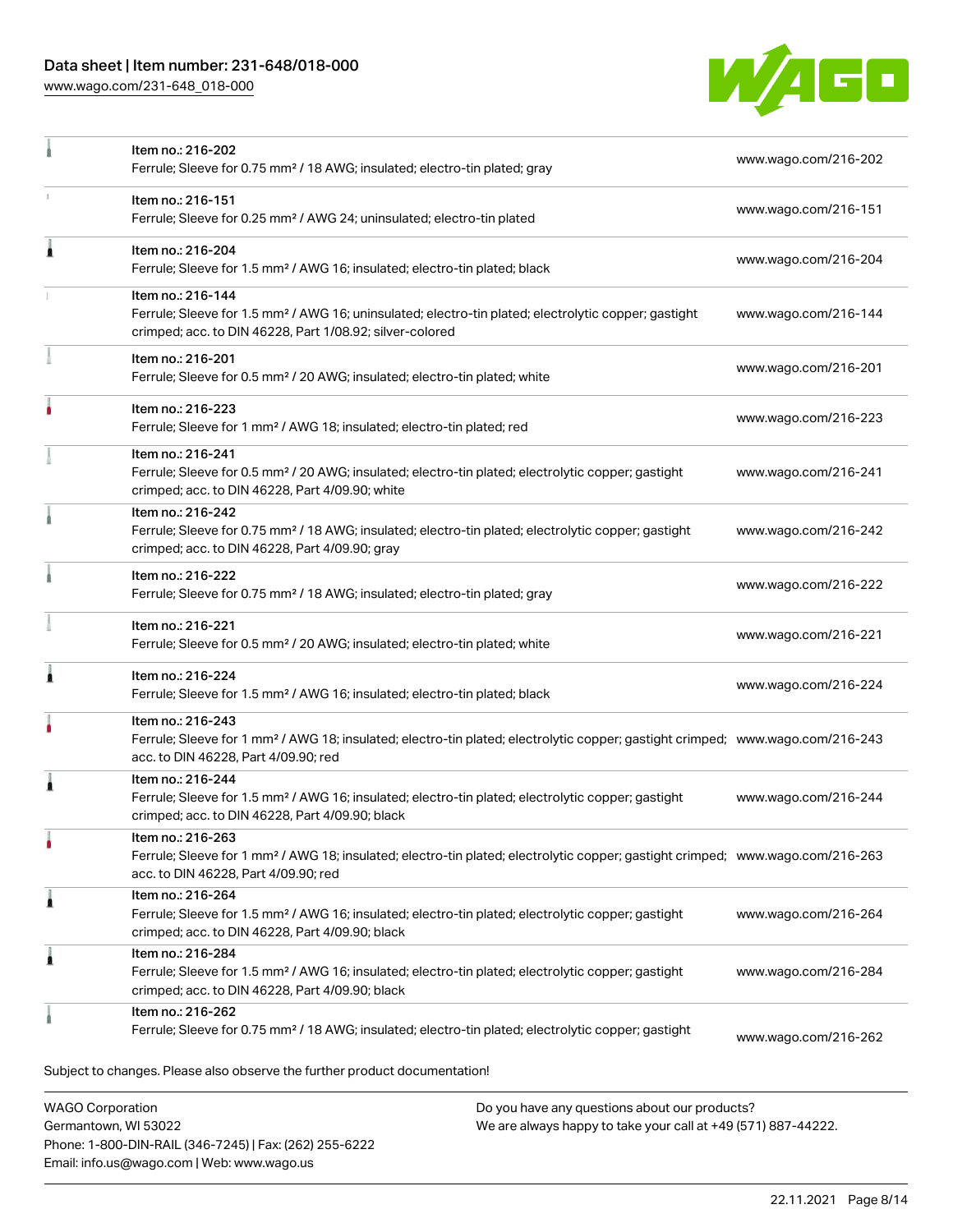[www.wago.com/231-648\\_018-000](http://www.wago.com/231-648_018-000)



crimped; acc. to DIN 46228, Part 4/09.90; gray

|                      | Item no.: 216-301<br>Ferrule; Sleeve for 0.25 mm <sup>2</sup> / AWG 24; insulated; electro-tin plated; yellow                                                                                   | www.wago.com/216-301             |
|----------------------|-------------------------------------------------------------------------------------------------------------------------------------------------------------------------------------------------|----------------------------------|
|                      | Item no.: 216-321<br>Ferrule; Sleeve for 0.25 mm <sup>2</sup> / AWG 24; insulated; electro-tin plated; yellow                                                                                   | www.wago.com/216-321             |
|                      | Item no.: 216-322<br>Ferrule; Sleeve for 0.34 mm <sup>2</sup> / 22 AWG; insulated; electro-tin plated; green                                                                                    | www.wago.com/216-322             |
|                      | Item no.: 216-302<br>Ferrule; Sleeve for 0.34 mm <sup>2</sup> / 22 AWG; insulated; electro-tin plated; light turquoise                                                                          | www.wago.com/216-302             |
| Mounting             |                                                                                                                                                                                                 |                                  |
| Mounting accessories |                                                                                                                                                                                                 |                                  |
|                      | Item no.: 209-137<br>Mounting adapter; can be used as end stop; 6.5 mm wide; gray                                                                                                               | www.wago.com/209-137             |
| Marking accessories  |                                                                                                                                                                                                 |                                  |
| Marking strip        |                                                                                                                                                                                                 |                                  |
|                      | Item no.: 210-331/508-103<br>Marking strips; as a DIN A4 sheet; MARKED; 1-12 (200x); Height of marker strip: 2.3 mm/0.091 in; Strip<br>length 182 mm; Horizontal marking; Self-adhesive; white  | www.wago.com/210-331<br>/508-103 |
|                      | Item no.: 210-331/508-104<br>Marking strips; as a DIN A4 sheet; MARKED; 13-24 (200x); Height of marker strip: 2.3 mm/0.091 in; Strip<br>length 182 mm; Horizontal marking; Self-adhesive; white | www.wago.com/210-331<br>/508-104 |
|                      | Item no.: 210-332/508-202<br>Marking strips; as a DIN A4 sheet; MARKED; 1-16 (160x); Height of marker strip: 3 mm; Strip length 182<br>mm; Horizontal marking; Self-adhesive; white             | www.wago.com/210-332<br>/508-202 |
|                      | Item no.: 210-332/508-204<br>Marking strips; as a DIN A4 sheet; MARKED; 17-32 (160x); Height of marker strip: 3 mm; Strip length<br>182 mm; Horizontal marking; Self-adhesive; white            | www.wago.com/210-332<br>/508-204 |
|                      | Item no.: 210-332/508-206<br>Marking strips; as a DIN A4 sheet; MARKED; 33-48 (160x); Height of marker strip: 3 mm; Strip length<br>182 mm; Horizontal marking; Self-adhesive; white            | www.wago.com/210-332<br>/508-206 |
|                      | Item no.: 210-332/508-205<br>Marking strips; as a DIN A4 sheet; MARKED; 1-32 (80x); Height of marker strip: 3 mm; Strip length 182<br>mm; Horizontal marking; Self-adhesive; white              | www.wago.com/210-332<br>/508-205 |
| Mounting adapter     |                                                                                                                                                                                                 |                                  |
| Mounting accessories |                                                                                                                                                                                                 |                                  |
|                      | Item no.: 209-148<br>Multi mounting adapter; for DIN-35 rail; 25 mm wide; gray                                                                                                                  | www.wago.com/209-148             |
| Coding               |                                                                                                                                                                                                 |                                  |
| Coding               |                                                                                                                                                                                                 |                                  |

Subject to changes. Please also observe the further product documentation!

WAGO Corporation Germantown, WI 53022 Phone: 1-800-DIN-RAIL (346-7245) | Fax: (262) 255-6222 Email: info.us@wago.com | Web: www.wago.us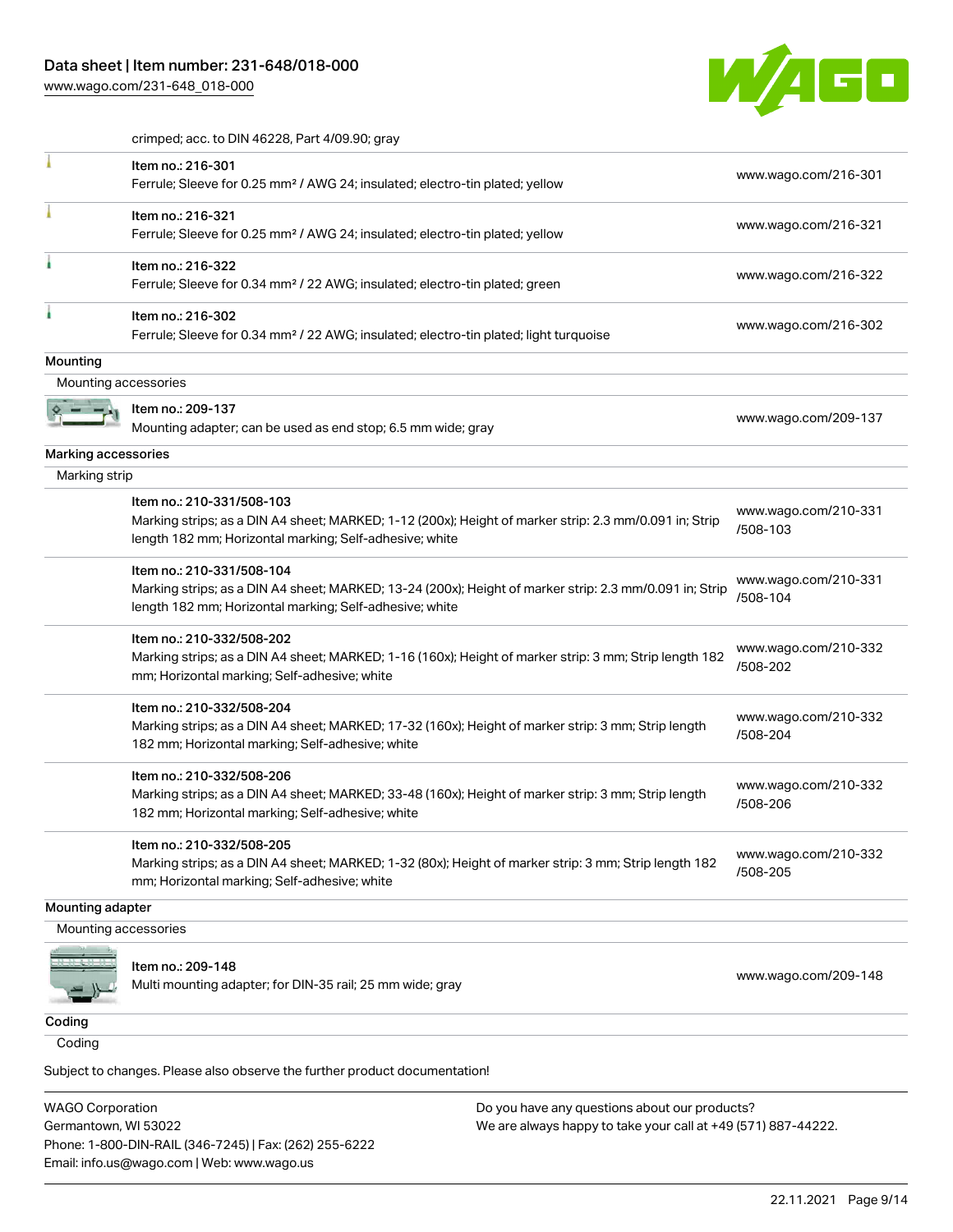[www.wago.com/231-648\\_018-000](http://www.wago.com/231-648_018-000)



|                   | Item no.: 231-129                                                                           | www.wago.com/231-129 |
|-------------------|---------------------------------------------------------------------------------------------|----------------------|
|                   | Coding key; snap-on type; light gray                                                        |                      |
| Insulations stops |                                                                                             |                      |
| Insulation stop   |                                                                                             |                      |
|                   |                                                                                             |                      |
|                   | Item no.: 231-672                                                                           | www.wago.com/231-672 |
|                   | Insulation stop; 0.75 - 1 mm <sup>2</sup> ; dark gray                                       |                      |
|                   | Item no.: 231-670                                                                           |                      |
|                   | Insulation stop; 0.08-0.2 mm <sup>2</sup> / 0.2 mm <sup>2</sup> "s"; white                  | www.wago.com/231-670 |
|                   |                                                                                             |                      |
|                   | Item no.: 231-671                                                                           |                      |
|                   | Insulation stop; 0.25 - 0.5 mm <sup>2</sup> ; light gray                                    | www.wago.com/231-671 |
|                   |                                                                                             |                      |
| <b>Tools</b>      |                                                                                             |                      |
| Operating tool    |                                                                                             |                      |
|                   | Item no.: 209-130                                                                           | www.wago.com/209-130 |
|                   | Operating tool; suitable for 264, 280 and 281 Series; 1-way; of insulating material; white  |                      |
|                   | Item no.: 209-132                                                                           |                      |
|                   | Operating tool; for connecting comb-style jumper bar; 2-way; of insulating material         | www.wago.com/209-132 |
|                   | Item no.: 231-159                                                                           |                      |
|                   | Operating tool; natural                                                                     | www.wago.com/231-159 |
|                   | Item no.: 210-250                                                                           |                      |
|                   | Operating tool; for MCS MINI & MIDI with CAGE CLAMP® connection; red                        | www.wago.com/210-250 |
|                   |                                                                                             |                      |
|                   | Item no.: 231-231                                                                           | www.wago.com/231-231 |
|                   | Combination operating tool; red                                                             |                      |
|                   | Item no.: 210-657                                                                           |                      |
|                   | Operating tool; Blade: 3.5 x 0.5 mm; with a partially insulated shaft; short; multicoloured | www.wago.com/210-657 |
|                   | Item no.: 210-720                                                                           |                      |
|                   | Operating tool; Blade: 3.5 x 0.5 mm; with a partially insulated shaft; multicoloured        | www.wago.com/210-720 |
|                   | Item no.: 231-131                                                                           |                      |
|                   | Operating tool; made of insulating material; 1-way; loose; white                            | www.wago.com/231-131 |
|                   | Item no.: 231-291                                                                           |                      |
|                   | Operating tool; made of insulating material; 1-way; loose; red                              | www.wago.com/231-291 |
|                   |                                                                                             |                      |
|                   | Item no.: 280-432                                                                           |                      |

Subject to changes. Please also observe the further product documentation!

WAGO Corporation Germantown, WI 53022 Phone: 1-800-DIN-RAIL (346-7245) | Fax: (262) 255-6222 Email: info.us@wago.com | Web: www.wago.us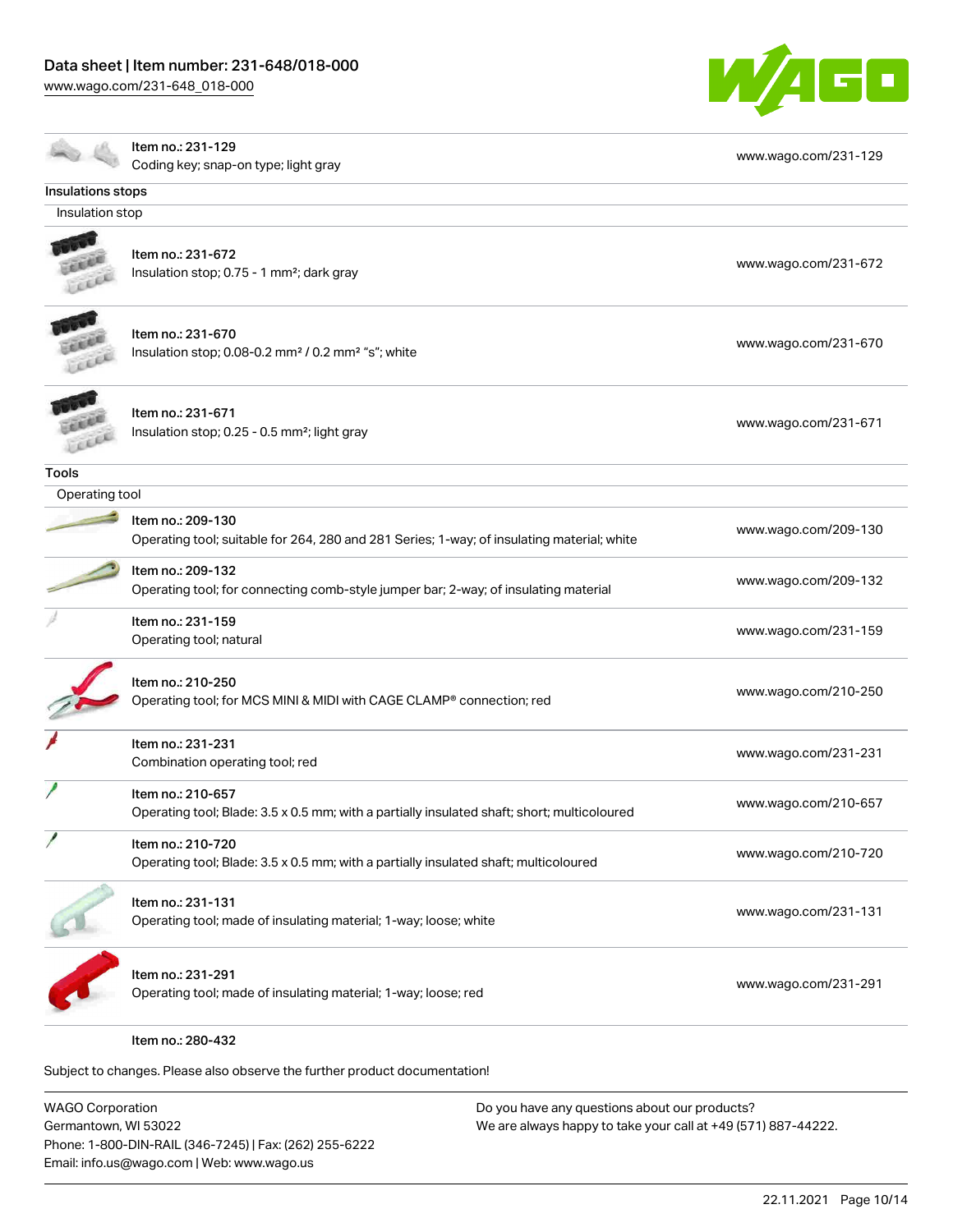# Data sheet | Item number: 231-648/018-000

[www.wago.com/231-648\\_018-000](http://www.wago.com/231-648_018-000)



|         | Operating tool; made of insulating material; 2-way; white                     | www.wago.com/280-432 |
|---------|-------------------------------------------------------------------------------|----------------------|
|         | Item no.: 280-434<br>Operating tool; made of insulating material; 4-way       | www.wago.com/280-434 |
|         | Item no.: 280-437<br>Operating tool; made of insulating material; 7-way       | www.wago.com/280-437 |
|         | Item no.: 280-440<br>Operating tool; made of insulating material; 10-way      | www.wago.com/280-440 |
|         | Item no.: 280-435<br>Operating tool; made of insulating material; 5-way; gray | www.wago.com/280-435 |
|         | Item no.: 280-436<br>Operating tool; made of insulating material; 6-way       | www.wago.com/280-436 |
|         | Item no.: 280-438<br>Operating tool; made of insulating material; 8-way       | www.wago.com/280-438 |
|         | Item no.: 280-433<br>Operating tool; made of insulating material; 3-way       | www.wago.com/280-433 |
| Jumpers |                                                                               |                      |
| Jumper  |                                                                               |                      |
|         | Item no.: 231-905<br>Jumper; for conductor entry; 5-way; insulated; gray      | www.wago.com/231-905 |
|         | Item no.: 231-903<br>Jumper; for conductor entry; 3-way; insulated; gray      | www.wago.com/231-903 |
|         | Item no.: 231-907<br>Jumper; for conductor entry; 7-way; insulated; gray      | www.wago.com/231-907 |
|         | Item no.: 231-910<br>Jumper; for conductor entry; 10-way; insulated; gray     | www.wago.com/231-910 |
|         | Item no.: 231-902<br>Jumper; for conductor entry; 2-way; insulated; gray      | www.wago.com/231-902 |
| Cover   |                                                                               |                      |
| Cover   |                                                                               |                      |

Item no.: 231-669

Lockout caps; for covering unused clamping units; orange [www.wago.com/231-669](http://www.wago.com/231-669)

# Downloads Documentation

#### Additional Information

Subject to changes. Please also observe the further product documentation!

WAGO Corporation Germantown, WI 53022 Phone: 1-800-DIN-RAIL (346-7245) | Fax: (262) 255-6222 Email: info.us@wago.com | Web: www.wago.us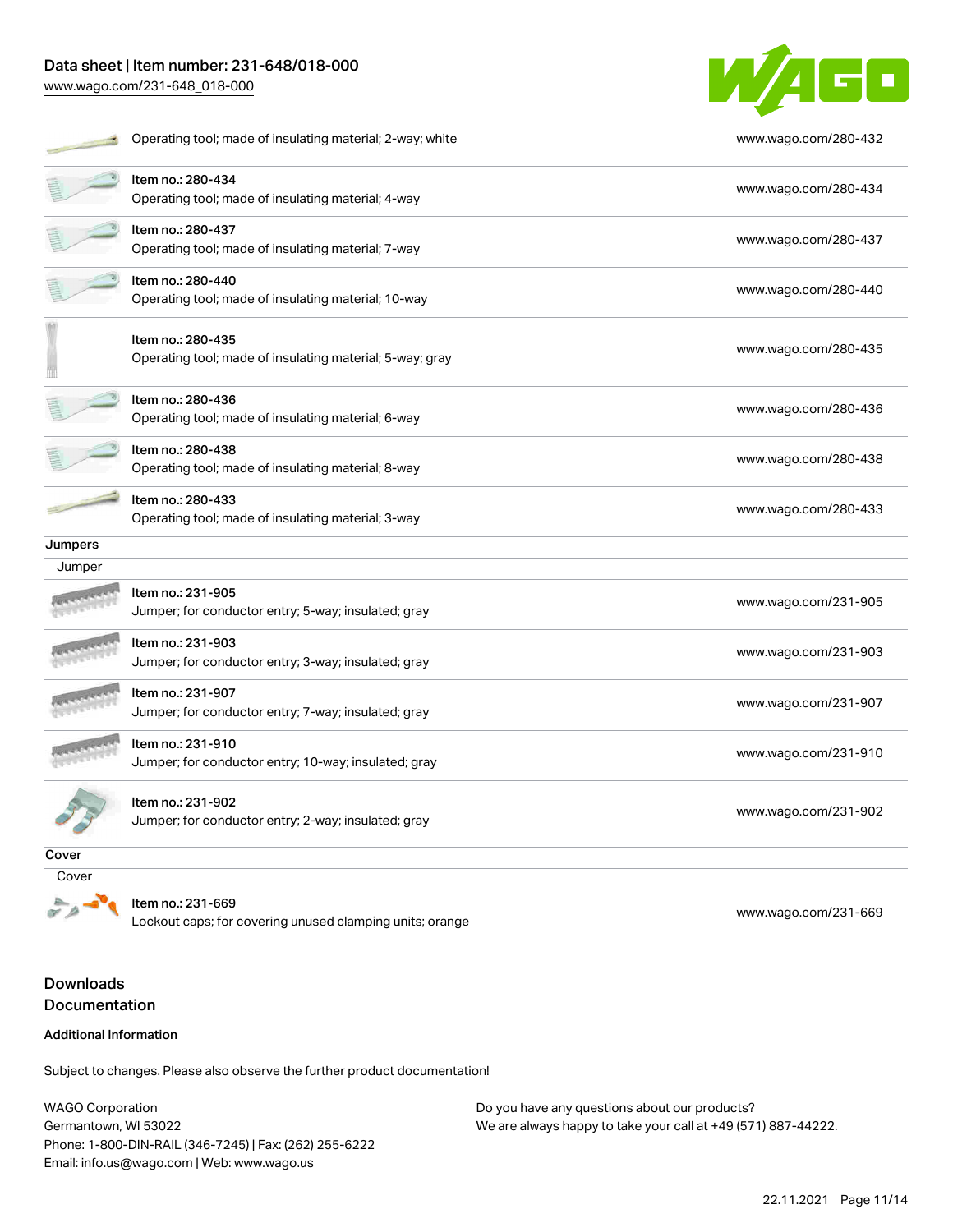

| Technical explanations | 2019 Apr 3 | pdf<br>2.0 MB | Download |
|------------------------|------------|---------------|----------|
|                        |            |               |          |

## CAD files

#### CAD data

| 2D/3D Models 231-648/018-000                                                                                                                                                                             | <b>URL</b> | Download |
|----------------------------------------------------------------------------------------------------------------------------------------------------------------------------------------------------------|------------|----------|
| <b>CAE</b> data                                                                                                                                                                                          |            |          |
| EPLAN Data Portal 231-648/018-000                                                                                                                                                                        | URL        | Download |
| ZUKEN Portal 231-648/018-000                                                                                                                                                                             | <b>URL</b> | Download |
| EPLAN Data Portal 231-648/018-000                                                                                                                                                                        | <b>URL</b> | Download |
| <b>Environmental Product Compliance</b>                                                                                                                                                                  |            |          |
| <b>Compliance Search</b>                                                                                                                                                                                 |            |          |
| Environmental Product Compliance 231-648/018-000<br>1-conductor male connector; CAGE CLAMP®; 2.5 mm <sup>2</sup> ; Pin spacing 5.08 mm; 18-pole;<br>Snap-in mounting feet; 2,50 mm <sup>2</sup> ; orange |            | Download |

#### Installation Notes



Inserting a conductor via 3.5 mm screwdriver – CAGE CLAMP® actuation parallel to conductor entry.



Inserting a conductor via 3.5 mm screwdriver – CAGE CLAMP® actuation perpendicular to conductor entry.



Inserting a conductor into CAGE CLAMP® unit via operating lever (231-291).

Subject to changes. Please also observe the further product documentation!

WAGO Corporation Germantown, WI 53022 Phone: 1-800-DIN-RAIL (346-7245) | Fax: (262) 255-6222 Email: info.us@wago.com | Web: www.wago.us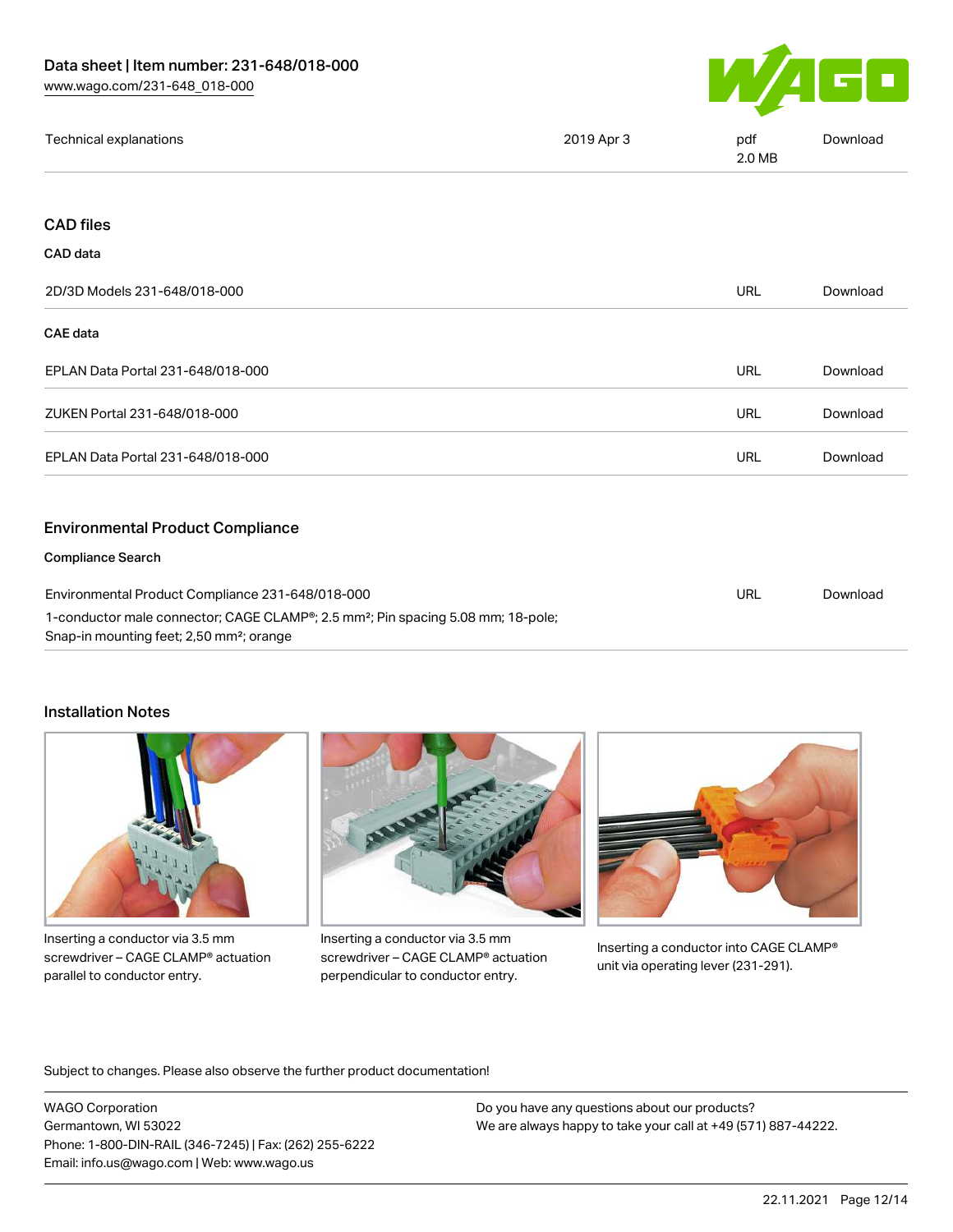



Inserting a conductor via operating tool.

Coding



Coding a male header – fitting coding key(s).



Testing – female connector with CAGE CLAMP®

Integrated test ports for testing perpendicular to conductor entry via 2 or 2.3 mm Ø test plug

#### Installation

Subject to changes. Please also observe the further product documentation!

WAGO Corporation Germantown, WI 53022 Phone: 1-800-DIN-RAIL (346-7245) | Fax: (262) 255-6222 Email: info.us@wago.com | Web: www.wago.us